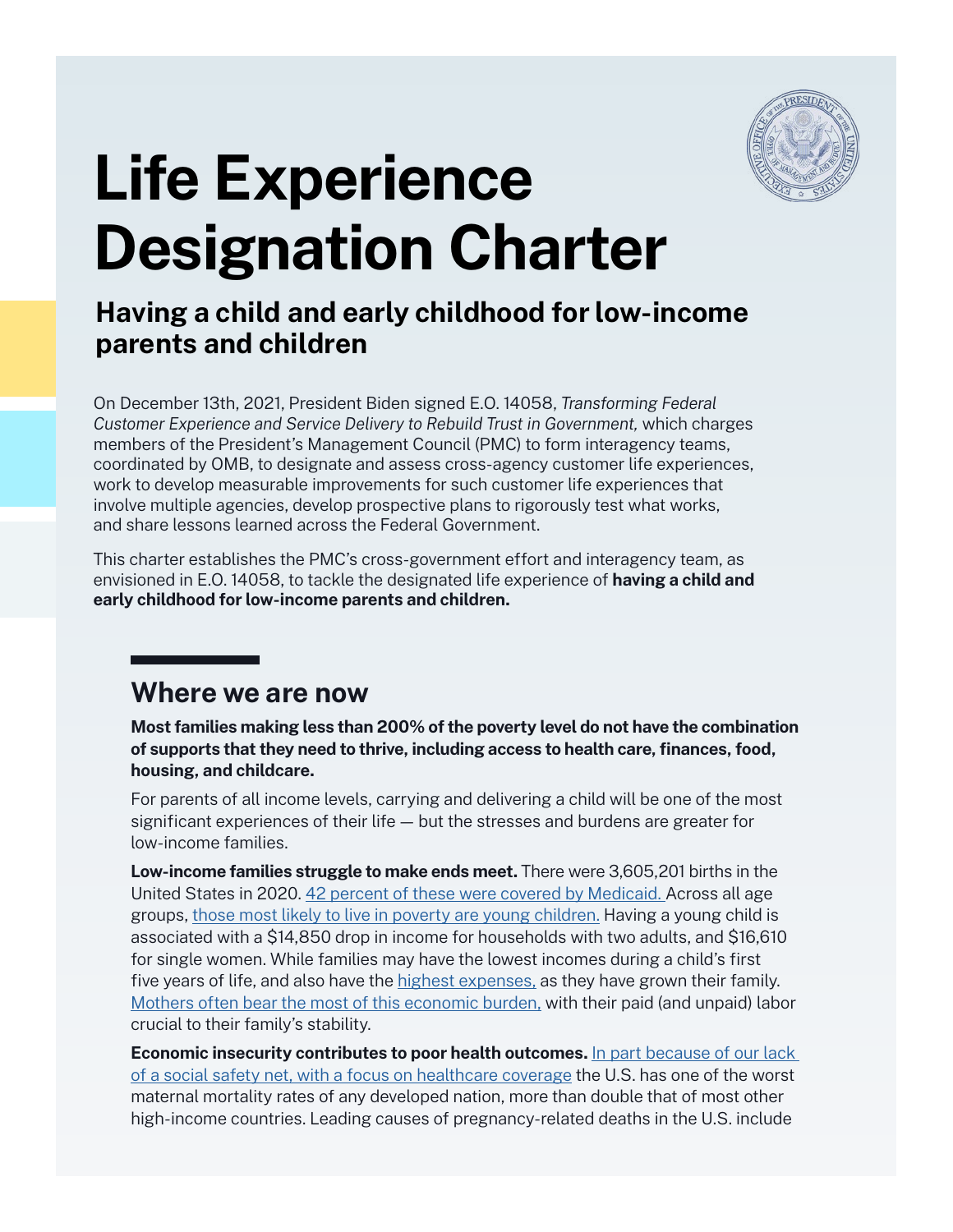[cardiovascular issues and hypertension](https://www.cdc.gov/reproductivehealth/maternal-mortality/pregnancy-mortality-surveillance-system.htm) (and in the postpartum period, during which [more than half of U.S. pregnancy-related deaths occur,](https://www.commonwealthfund.org/publications/issue-brief-report/2020/dec/maternal-mortality-united-states-primer#:~:text=Half%20of%20pregnancy%2Drelated%20deaths%20occur%20after%20the%20day%20of%20birth.&text=There%20are%20various%20causes%20of,a%20third%20occur%20during%20pregnancy.) [mental health issues become a](https://www.commonwealthfund.org/publications/issue-brief-report/2020/dec/maternal-mortality-united-states-primer#:~:text=Half%20of%20pregnancy%2Drelated%20deaths%20occur%20after%20the%20day%20of%20birth.&text=There%20are%20various%20causes%20of,a%20third%20occur%20during%20pregnancy.)  [leading cause\).](https://www.commonwealthfund.org/publications/issue-brief-report/2020/dec/maternal-mortality-united-states-primer#:~:text=Half%20of%20pregnancy%2Drelated%20deaths%20occur%20after%20the%20day%20of%20birth.&text=There%20are%20various%20causes%20of,a%20third%20occur%20during%20pregnancy.) These high-risk conditions, which [disproportionately impact women of](https://www.acog.org/clinical/clinical-guidance/practice-bulletin/articles/2019/05/pregnancy-and-heart-disease)  [color and low-income women,](https://www.acog.org/clinical/clinical-guidance/practice-bulletin/articles/2019/05/pregnancy-and-heart-disease) [can be improved by access to medical care and proper](https://www.ahajournals.org/doi/10.1161/CIR.0000000000000772)  [nutrition,](https://www.ahajournals.org/doi/10.1161/CIR.0000000000000772) among other interventions in a typical treatment plan.

**Lack of family support impacts economic productivity — especially for mothers.**  Furthermore, due in part to [lack of access to care](https://www.aeaweb.org/articles?id=10.1257/aer.103.3.251) supports, women's labor force participation in the United States has stalled. Finding, securing, and paying for child care is out of reach for as many families. Onl[y 15% of those eligible for child care](https://aspe.hhs.gov/sites/default/files/2021-08/cy-2018-child-care-subsidy-eligibility.pdf)  [subsidies receive them,](https://aspe.hhs.gov/sites/default/files/2021-08/cy-2018-child-care-subsidy-eligibility.pdf) indicating that families are forced to pay out of pocket for child care they cannot afford. An [analysis from the Economic Policy Institute](https://www.epi.org/publication/its-time-for-an-ambitious-national-investment-in-americas-children/) demonstrates that if child care was affordable and accessible, the United States would see a gross domestic product (GDP) gain equal to \$210.2 billion.

#### **Where we want to be**

We have ample evidence that new families need access to health care services and coverage, and wraparound supports — particularly low-income families and families of color. Medicaid, as the payer of almost half of U.S. births, is an ideal "front door" for lowincome families to access not only health care services but also other social services and benefits that they may be eligible for, and existing labor standards that protect them. Access to social benefits such as SNAP and WIC, and access to FMLA and break time for nursing can support a healthier pregnancy and postpartum period for mothers, and have long-term positive benefits for children. This can form the basis for other Federal opportunities for improving maternal health, educational, and other outcomes for families of all income levels.

Our north star is the idea that **every family with a child under 5 should have access to: health care, food, employment security and financial stability, housing, and child care, with a focus on optimizing parents' health and well-being, as well as their babies.**

This project centers on using federal levers to unblock uptake and usage across programs serving the same families and scale models that are working to help parents and families thrive in one state or community to others using existing federal authorities and funding.

# **Where we will start**

Through the discovery period (Summer 2022), our team will run a discovery sprint with the goal of conducting research and diligence on this holistic model of care for women and the outcomes for infants on Medicaid. We will conduct two phases of qualitative research, focusing on subject matter experts and care delivery professionals, and on individuals and families. We will map the journey of an individual from pregnancy through to the child's entrance into public school, identifying specific points at which various factors (rural, income level, race, LGBTQ+) may create inequitable "drop off points," as well as pain points for birthing parent of a variety of perspectives.

We plan to identify up to 3 tactical projects that the Federal Government can pursue to improve the family experience for families with children under the age of 5. We will prioritize projects that are in the control of Federal Government levers of change and can be supported by increased interagency cooperation and coordination.